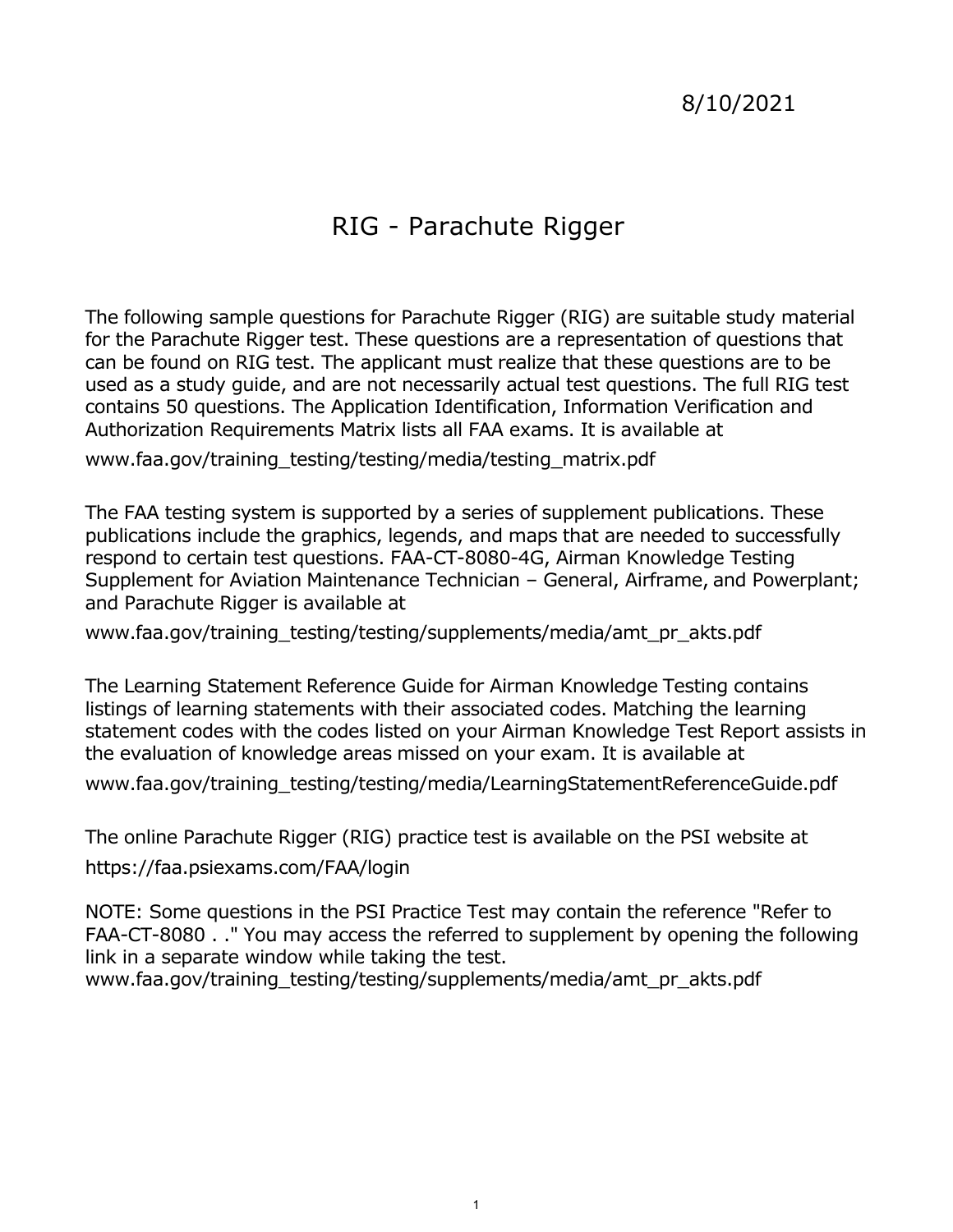- **1. If a certificated master parachute rigger applies for an additional type rating, how many (minimum) parachutes of the type for which he/she seeks a rating must he/she have packed?**
	- **A. 20 parachutes.**
	- **B. 100 parachutes.**
	- **C. 50 parachutes.**

- **2. What requirements must be met by an eligible member of an Armed Force of the United States who applies for a Senior Parachute Rigger Certificate?**
	- **A. Pass an oral and practical test for each rating sought.**
	- **B. Pass a written test with respect to Federal Aviation Regulations.**
	- **C. Pass a written test, and an oral and practical test for each rating sought.**

**Metadata:** LSCCode : RIG006

- **3. The FAA action to suspend or revoke a parachute rigger certificate may be based on**
	- **(1) false statements on an application for an airman certificate or rating.**
	- **(2) refusal to inspect, pack, and seal a parachute.**

**Regarding the above statements, which of the following is true?**

- **A. Only No. 1 is true.**
- **B. Only No. 2 is true.**
- **C. Both No. 1 and No. 2 are true.**

**Metadata:** LSCCode : RIG006

- **4. In addition to other qualifications, an applicant for a Master Parachute Rigger Certificate shall show evidence of having packed satisfactorily a minimum of**
	- **A. 100 parachutes of each of 2 types in common use.**
	- **B. 20 parachutes of each type for which a rating is desired.**
	- **C. 100 FAA-approved parachutes within the preceding 12 calendar months.**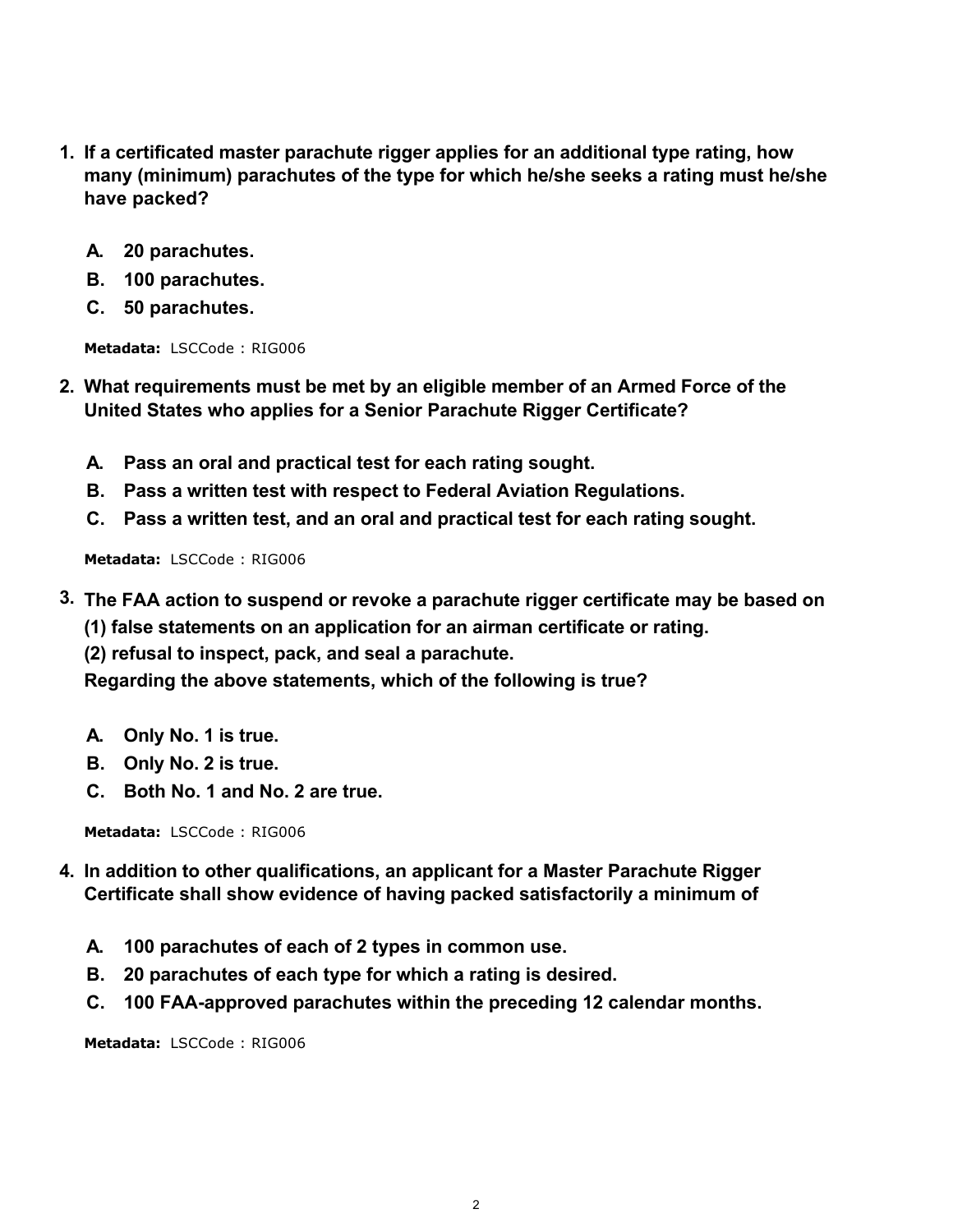- **5. How many years experience (minimum) as a parachute rigger are required for an applicant to be eligible for a Master Parachute Rigger Certificate?**
	- **A. 2 years.**
	- **B. 3 years.**
	- **C. 5 years.**

**6. (1) A senior parachute rigger may make minor harness repairs for the types of parachutes for which he/she is rated.** 

**(2) A senior parachute rigger may alter the length of the bridle line that attaches the pilot chute to the canopy.** 

**Regarding the above statements, which of the following is true?**

- **A. Only No. 1 is true.**
- **B. Only No. 2 is true.**
- **C. Both No. 1 and No. 2 are true.**

**Metadata:** LSCCode : RIG030

- **7. Who may install Capewell fasteners (for a main back pack) on a single harness dual parachute pack?**
	- **A. Master parachute rigger.**
	- **B. Military rated parachute rigger.**
	- **C. Person using the parachute for intentional jumping.**

**Metadata:** LSCCode : RIG006

- **8. Which of the following Federal Aviation Regulations should the parachute rigger be knowledgeable of?**
	- **A. FAR Parts 63 and 145.**
	- **B. FAR Parts 65 and 105.**
	- **C. FAR Parts 63 and 147.**

**Metadata:** LSCCode : RIG033

### **9. What Federal Aviation Regulation prescribes rules for intentional parachute jumping?**

- **A. FAR Part 65.**
- **B. FAR Part 91.**
- **C. FAR Part 105.**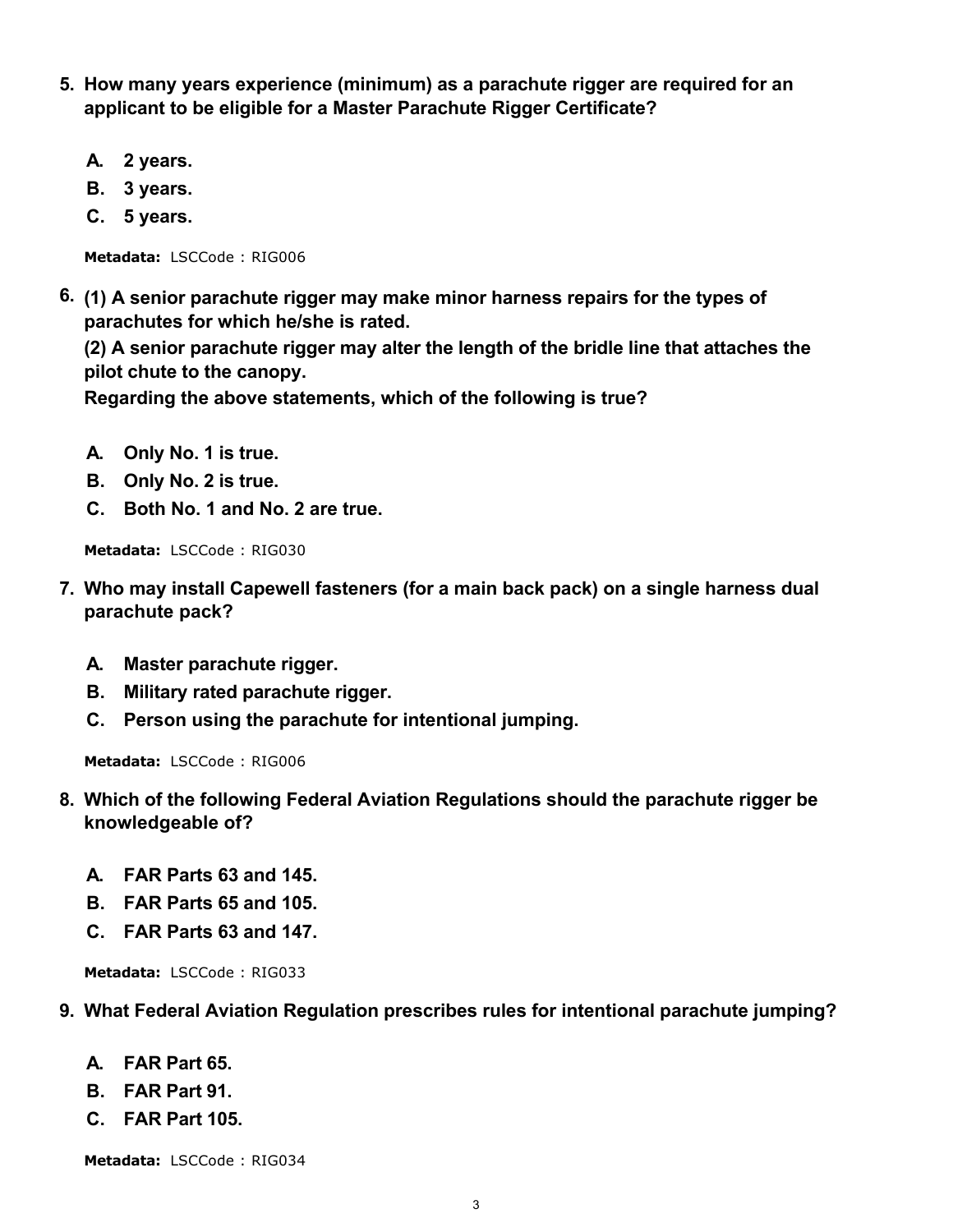- **10. You have received your Senior Parachute Rigger Certificate within the last 30 days. If you are requested to pack a parachute under the privileges of your certificate, and you hold the proper rating,**
	- **A. you may pack the parachute because you have performed duties under your certificate for 30 days within the previous 12 months.**
	- **B. you may pack the parachute because you have shown the FAA Administrator you are able to perform those duties.**
	- **C. you may not pack the parachute.**

- **11. The packing, maintaining, or altering of a parachute must be performed following the procedures**
	- **A. prescribed in FAR Part 65.**
	- **B. approved by the FAA Administrator or the parachute manufacturer.**
	- **C. contained in TSO-C23b.**

**Metadata:** LSCCode : RIG006

- **12. Which of the following statements is true concerning the minimum facilities and equipment required for a parachute rigger to pack the main parachute of a single harness dual parachute pack to be used for intentional jumping?**
	- **A. The facilities and equipment requirements of the FAR`s do not apply in this instance.**
	- **B. The packing must be done in a parachute facility rated for general maintenance, minor repair, canopy overhaul.**
	- **C. The packing may be done outside a properly equipped facility only by an appropriately rated master parachute rigger.**

**Metadata:** LSCCode : RIG027

- **13. If requested to pack a parachute intended for emergency use, in a manner other than the manufacturer's approved method, what should a certificated rigger do?**
	- **A. Pack the parachute in the manner requested and drop test it to determine if the rate of opening is acceptable.**
	- **B. Request the local FAA inspector to approve the deviations from the manufacturer's approved method.**
	- **C. Refuse to pack the parachute in the manner requested.**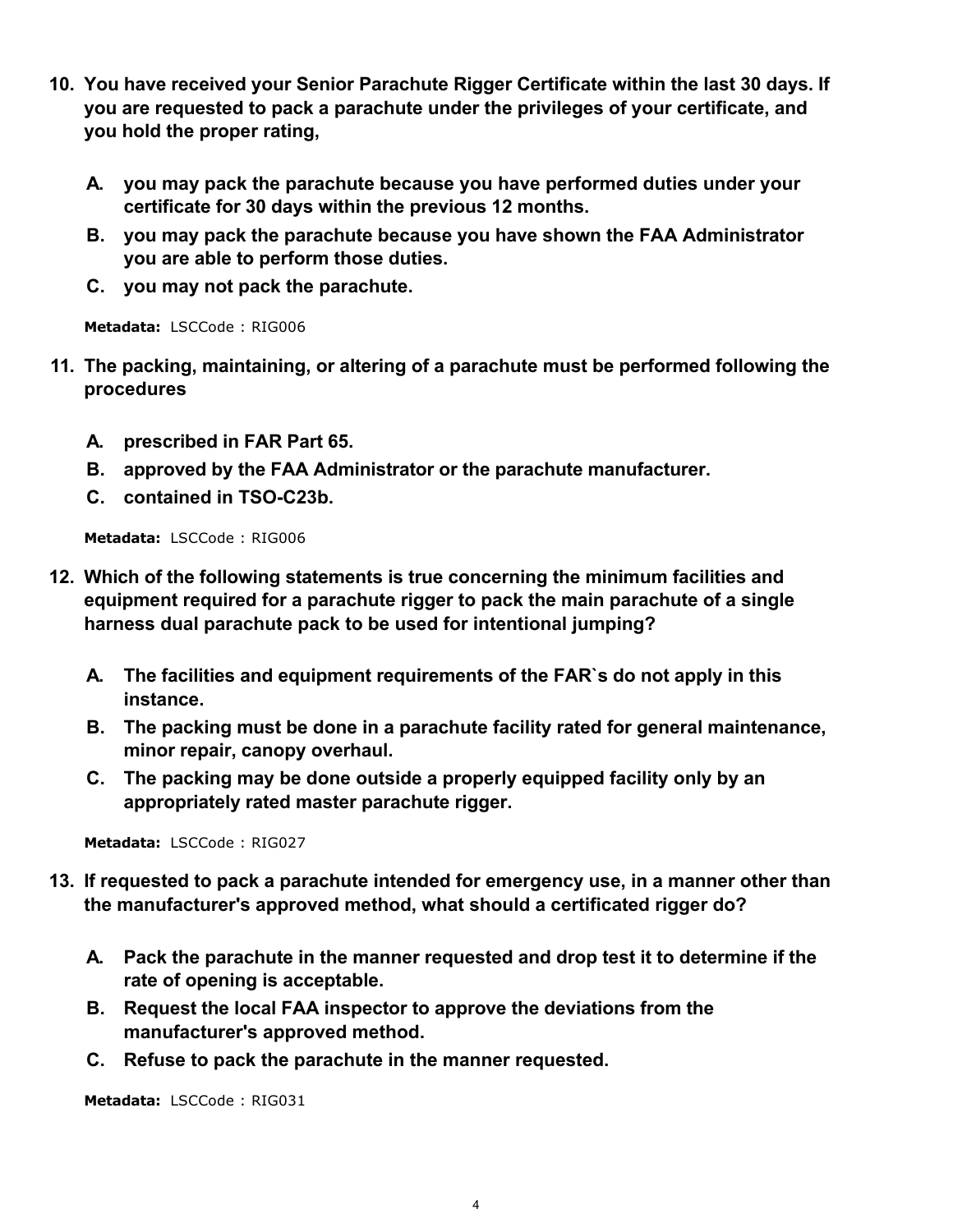- **14. During the assembly of approved parachute components, if a conflict arises between the canopy manufacturer`s instructions and the container manufacturer`s instructions, how should the rigger proceed? Precedence should be given to the**
	- **A. intended use of the assembly.**
	- **B. canopy manufacturer`s instructions.**
	- **C. container manufacturer`s instructions.**

- **15. (1) When sealing a pack, the lead seal should be positioned over the safety-tie threads and securely compressed. (2) Manufacturer's instructions require the replacement of all harness tacking each time a parachute is packed. Regarding the above statements, which of the following is true?**
	- **A. Only No. 1 is true.**
	- **B. Only No. 2 is true.**
	- **C. Both No. 1 and No. 2 are true.**

**Metadata:** LSCCode : RIG003

- **16. After inserting the ripcord pins in the locking cones on a back-type parachute, the pack is sealed in accordance with the manufacturer's instructions using low tensile strength thread to tie the**
	- **A. top pin.**
	- **B. center pin.**
	- **C. last pin.**

**Metadata:** LSCCode : RIG003

- **17. In the process of packing a parachute, the apex is generally released from the table prior to which of the following operations?**
	- **A. Pleating the gores.**
	- **B. Accordion-folding the canopy.**
	- **C. Straightening the top lateral band.**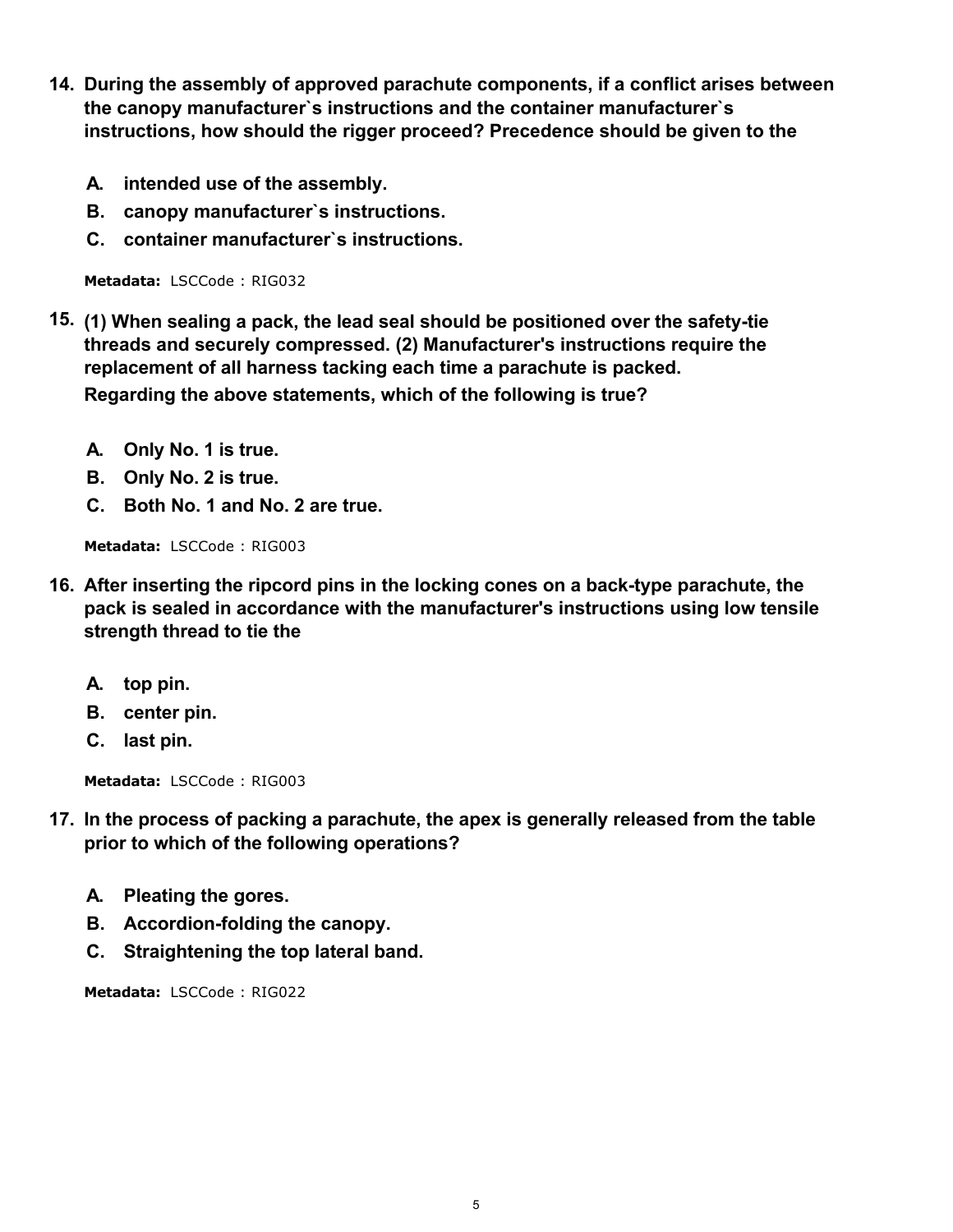## **18. The stowage location for the first bight of suspension lines is determined by**

- **A. TSO-C23b.**
- **B. length of risers.**
- **C. packing instructions.**

**Metadata:** LSCCode : RIG041

- **19. To facilitate suspension line pullout, the lines should be stowed so that they extend through the retainer loop**
	- **A. only to the edge of loop.**
	- **B. not more than 1/2 inch.**
	- **C. according to manufacturer's instructions.**

**Metadata:** LSCCode : RIG041

- **20. How is a back-type parachute pack sealed?**
	- **A. By tying the pin farthest from the grip, with low tensile strength thread, and attaching a lead seal.**
	- **B. By tying the top and bottom pins with low tensile strength thread, and attaching a lead seal.**
	- **C. By tying the pin nearest the grip with low tensile strength thread, and attaching a lead seal.**

**Metadata:** LSCCode : RIG003

- **21. Select the tool used to make the folds in the canopy and to smooth out the pack.**
	- **A. Tension hooks.**
	- **B. Packing paddles.**
	- **C. Fids.**

**Metadata:** LSCCode : RIG042

- **22. A nylon back-type parachute intended for emergency use should be completely inspected and repacked at the end of**
	- **A. 90 days.**
	- **B. 120 days.**
	- **C. 180 days.**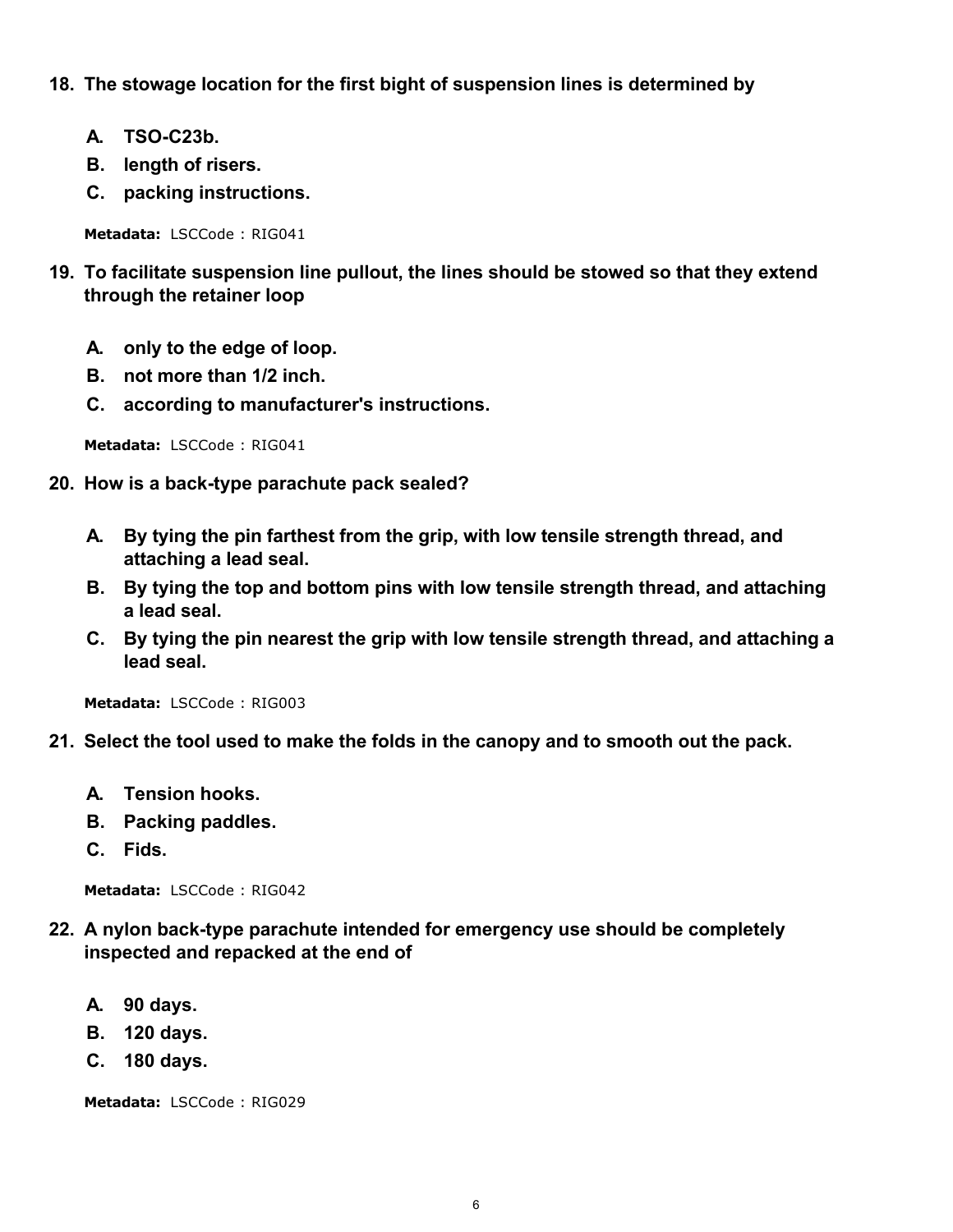- **23. After hanging a round parachute in a loft, you find the suspension lines will not clear the floor. What is the recommended procedure to follow?**
	- **A. Lay excess length of lines on a table.**
	- **B. Chain the lines.**
	- **C. Leave the excess length of lines in the retainer loops.**

- **24. Which operation should be performed first when fitting a parachute harness to the wearer?**
	- **A. Position the sling under the buttocks to form a seat.**
	- **B. Adjust the back straps.**
	- **C. Place the chest strap approximately 4 inches below the chin and adjust the shoulder adapters.**

**Metadata:** LSCCode : RIG011

- **25. What is the purpose of naphthalene flakes when used in storage areas?**
	- **A. Provide rodent protection.**
	- **B. Provide mildew protection.**
	- **C. Help maintain proper humidity conditions.**

**Metadata:** LSCCode : RIG018

- **26. A common term used in rigging parachutes is `daisy chain`, which denotes the**
	- **A. method of temporarily gathering the suspension lines for convenience in handling.**
	- **B. weighting of the skirt hem when hanging a canopy for drying.**
	- **C. method of closing some packs.**

**Metadata:** LSCCode : RIG018

- **27. Suspension line breakage in ram-air canopies most often occurs at what line position?**
	- **A. The leading edge outboard.**
	- **B. The trailing edge mid-canopy.**
	- **C. The leading edge center line.**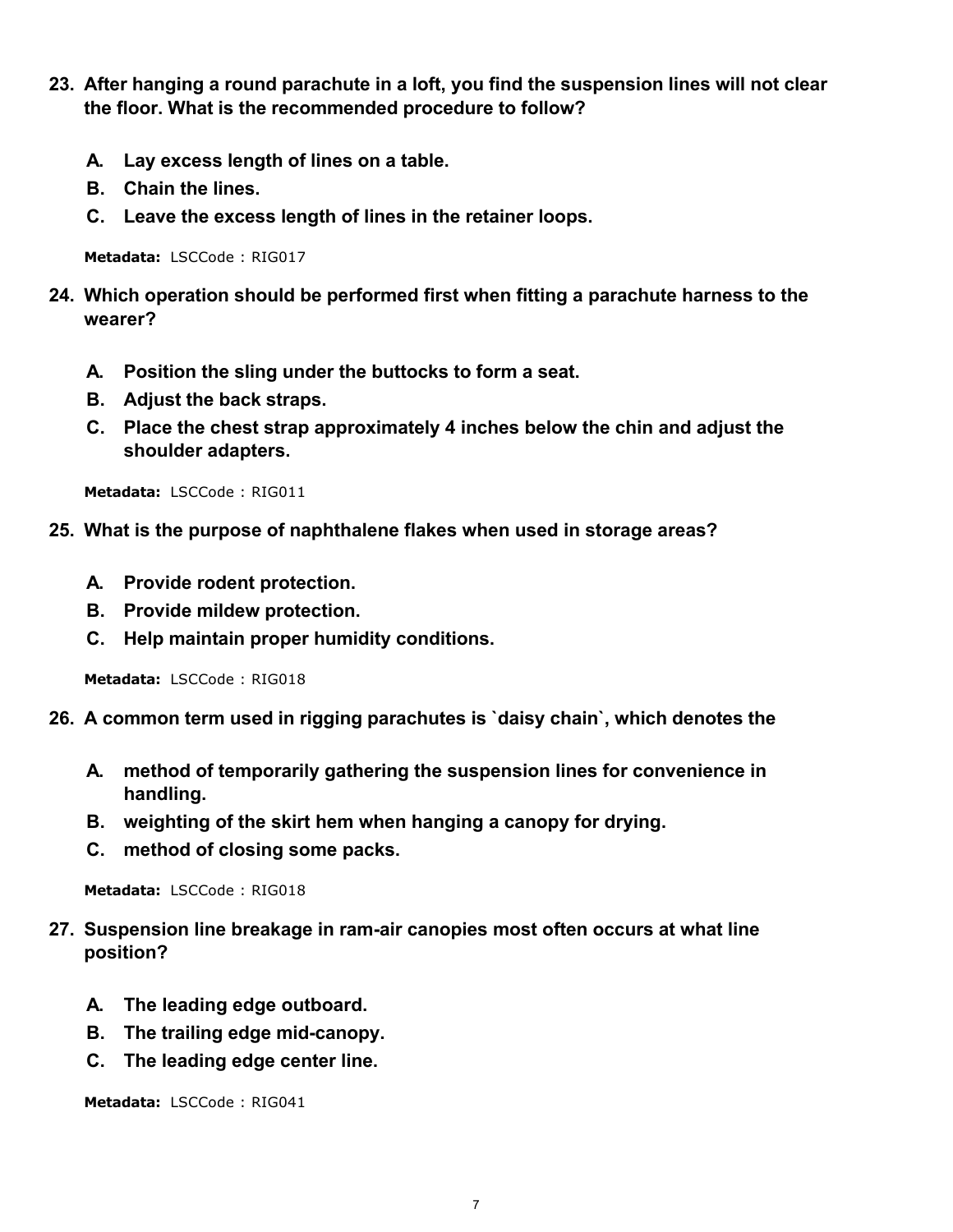## **28. Which of the following would NOT induce a persistent turn in a ram-air canopy?**

- **A. improper packing.**
- **B. replacing a line of improper length.**
- **C. a short steering line.**

**Metadata:** LSCCode : RIG025

- **29. What is the purpose of the pack-opening bands?**
	- **A. To pull the container flaps apart.**
	- **B. To aid ripcord deployment.**
	- **C. To hold the pilot chute in place.**

**Metadata:** LSCCode : RIG019

- **30. `Permeability,` as used in parachute terminology, is expressed in terms of the**
	- **A. rate of airflow through the canopy.**
	- **B. rate of descent.**
	- **C. weight of cloth per square yard.**

**Metadata:** LSCCode : RIG009

- **31. Select the statement which correctly refers to the assembly of the suspension lines and canopy (standard-type parachute).**
	- **A. The suspension lines are enclosed in channels which are produced by the diagonal seam stitching.**
	- **B. The suspension lines are enclosed in channels which are produced by the radial seam stitching, and the entire length of each line is lock stitched to the canopy.**
	- **C. The suspension lines are enclosed in channels which are produced by the radial seam stitching.**

**Metadata:** LSCCode : RIG041

- **32. The term 'backpack or chestpack' refers to the parachute assembly, less the**
	- **A. reserve parachute.**
	- **B. harness.**
	- **C. main parachute when referring to a dual assembly used for intentional jumping.**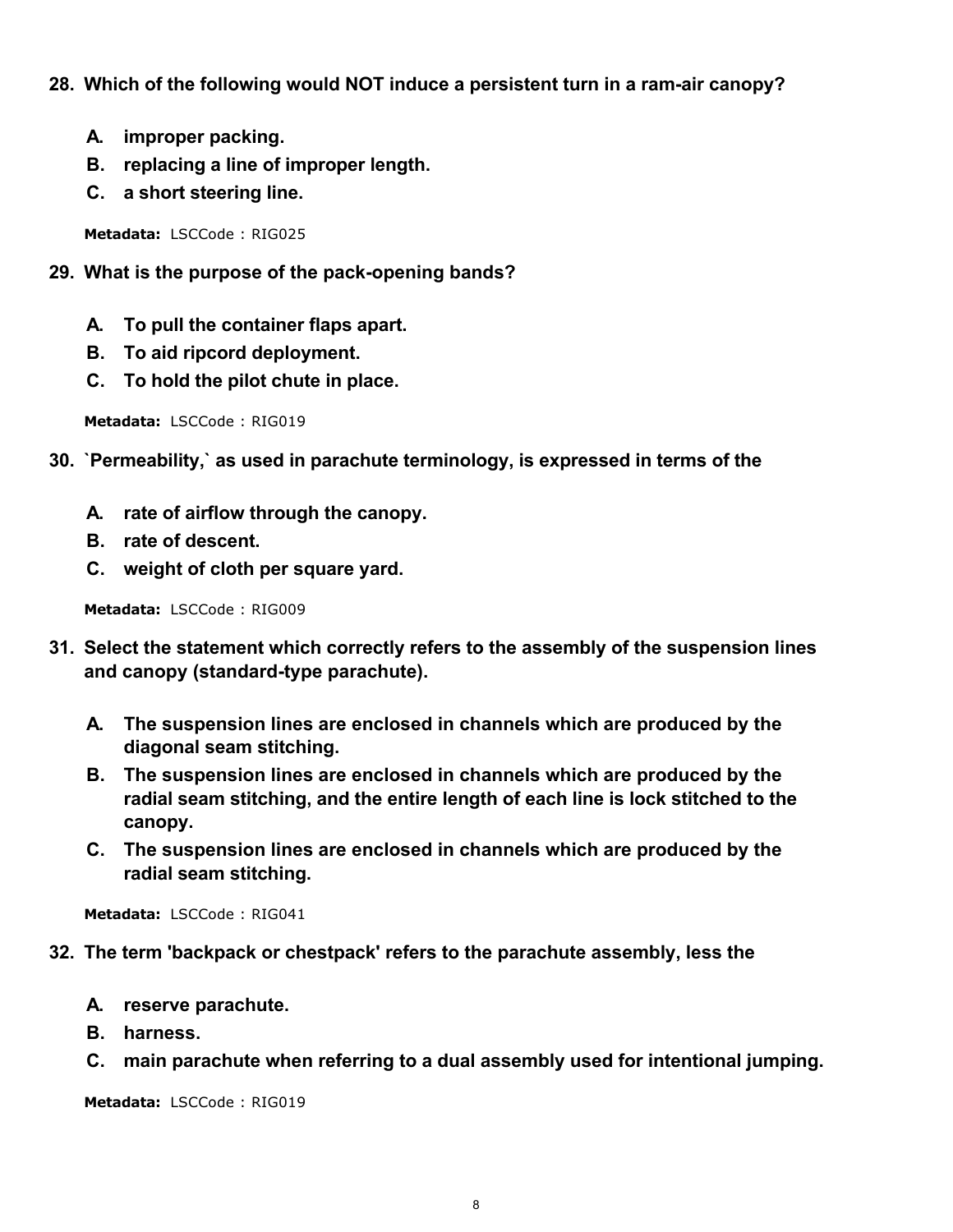- **33. Nylon tubular webbing is commonly used in which of the following parachute parts?**
	- **A. Harness straps.**
	- **B. Pilot chute bridle line.**
	- **C. Ram-air canopy lower seam reinforcement.**

- **34. Normally, ripcord cables are manufactured of**
	- **A. Monel metal wire.**
	- **B. stainless steel 3/32 aircraft cable.**
	- **C. galvanized carbon steel cable.**

**Metadata:** LSCCode : RIG035

- **35. What is the most commonly used pilot chute/bridle system for a tandem system due to their high speeds?**
	- **A. Kill-line configuration.**
	- **B. Bungee-collapsible configuration.**
	- **C. Hobbit-square configuration.**

**Metadata:** LSCCode : RIG024

- **36. Where are crossports located in a ram-air canopy?**
	- **A. At 10% of the cord.**
	- **B. In the outboard end ribs.**
	- **C. Midway between suspension line attachment points.**

**Metadata:** LSCCode : RIG024

### **37. How should repair of a canopy with both fabric and line damage be accomplished?**

- **A. Lines should be repaired first.**
- **B. Fabric should be repaired first.**
- **C. The order of repair depends on the type of materials used in the construction of the assembly.**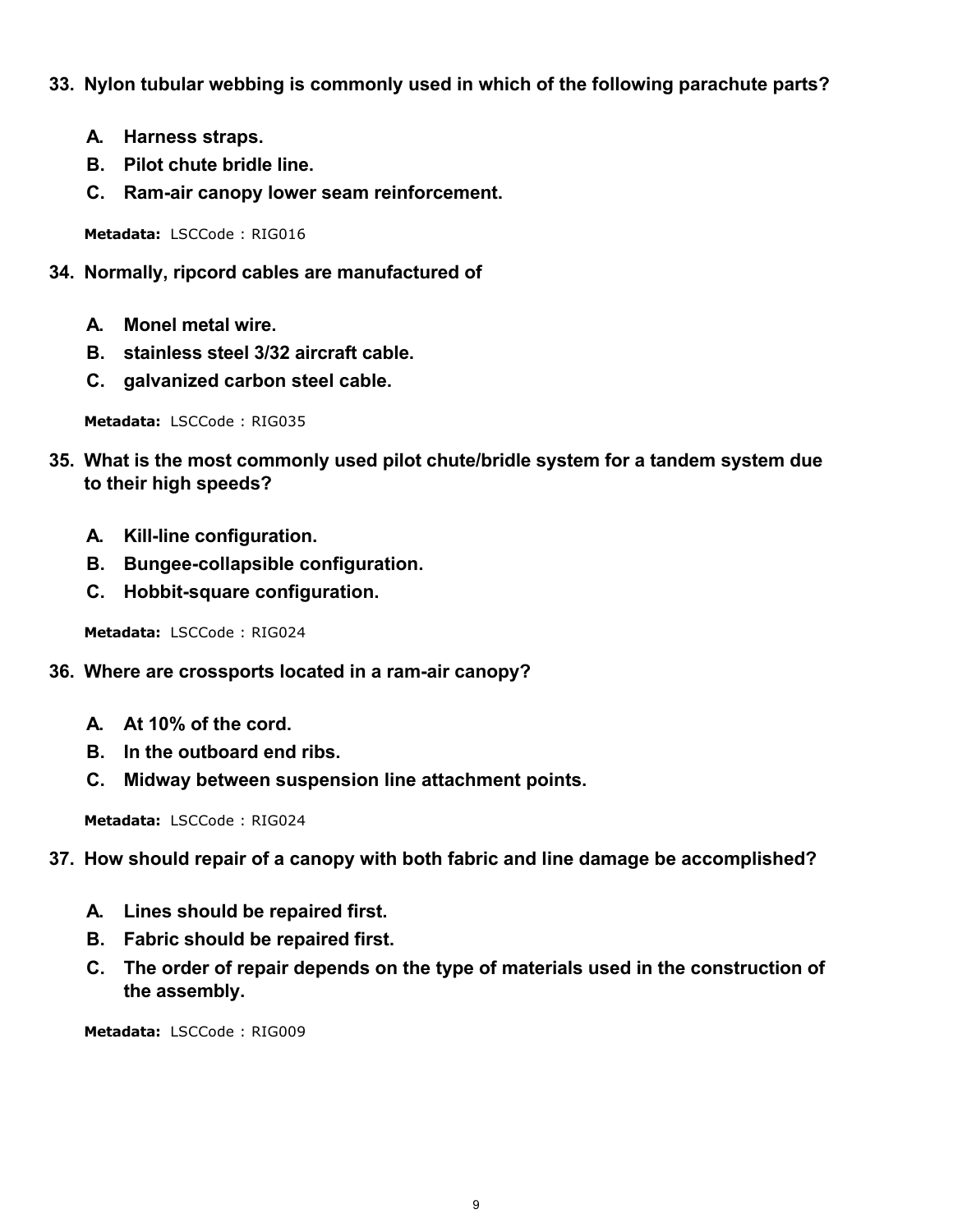- **38. A rough locking cone surface sometimes can be field repaired by**
	- **A. rotating 180 degrees and reinstalling.**
	- **B. grinding the cone using an emery wheel.**
	- **C. dressing the cone with No. 2 sandpaper.**

- **39. Why is an acid stain more serious than any other type of stain on a parachute?**
	- **A. It may not be detected until deterioration of the fabric occurs.**
	- **B. It can be treated only at a certificated repair facility.**
	- **C. No repair is authorized.**

**Metadata:** LSCCode : RIG014

- **40. When stitching a finger trap loop, where should bar tacking be placed?**
	- **A. On both ends of the loop.**
	- **B. Close to the formed loop.**
	- **C. Continuous from loop to bitter end.**

**Metadata:** LSCCode : RIG040

- **41. What is the correct procedure for measuring replacement Spectra line? Before marking, tension under**
	- **A. 10 lbs.**
	- **B. 5 lbs. for 30 minutes.**
	- **C. 30 lbs. for 30 seconds.**

**Metadata:** LSCCode : RIG013

- **42. Why is it necessary that the open end of pack opening elastic or spring band hooks be closed with pliers?**
	- **A. The pilot chute canopy or suspension lines have less chance of catching on hooks.**
	- **B. The hook may slip out of the eye when the pack opens unless assembled in this manner.**
	- **C. The hook and eye is easier to assemble in this manner.**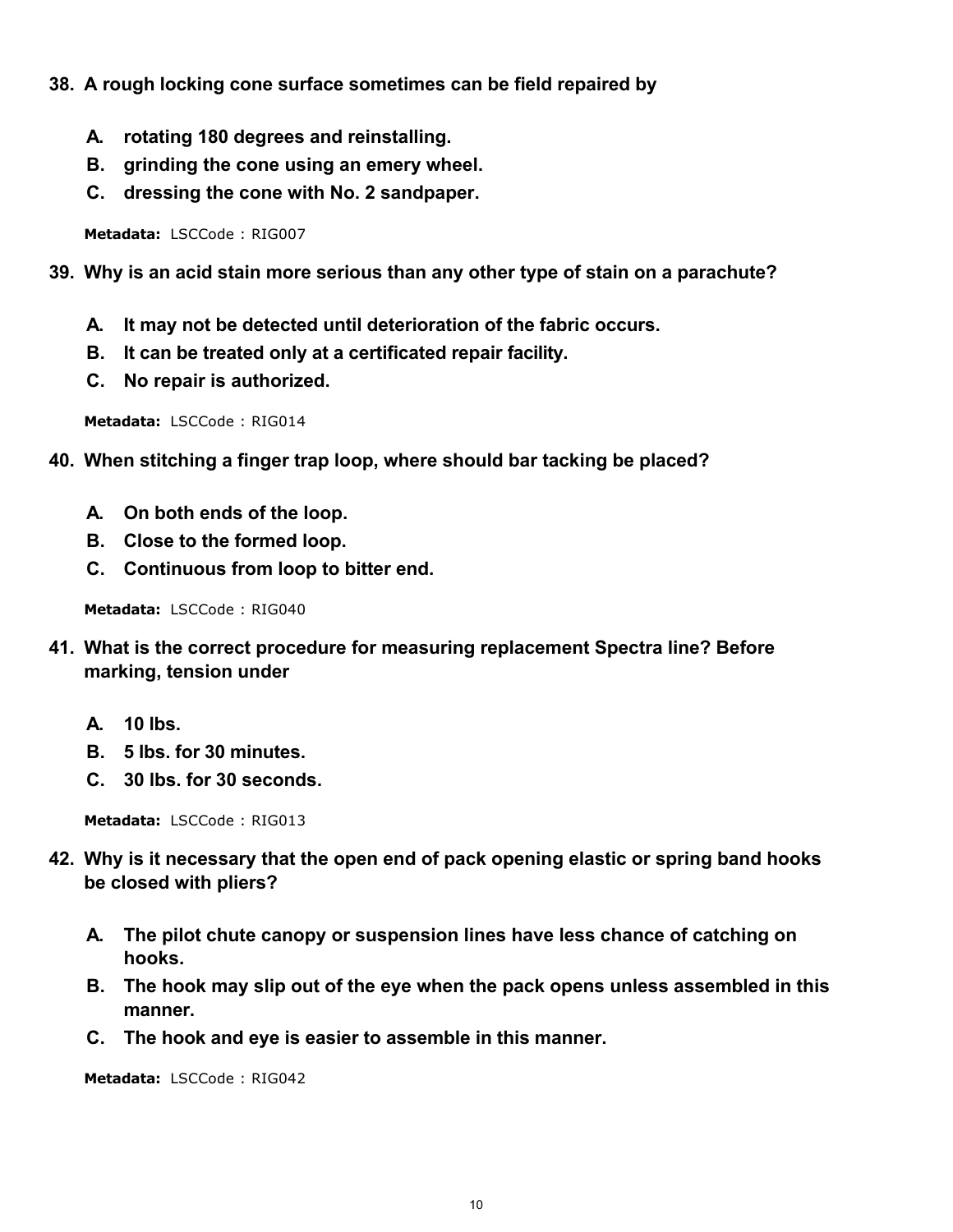- **43. Figure 10 is a cross section of a series of lock stitches sewn by machine. Which action will aid in correcting the fault shown?**
	- **A. Decrease bobbin thread tension and increase needle thread tension.**
	- **B. Increase bobbin thread tension and decrease needle thread tension.**
	- **C. Increase presser foot pressure and decrease feed dog pressure.**

- **44. What size thread is used to sew nylon canopy radial seams when making a repair?**
	- **A. One size larger than original.**
	- **B. Size B.**
	- **C. Size E.**

**Metadata:** LSCCode : RIG036

- **45. Which of the following is used to determine the size of the sewing machine needle to be used for a particular job?**
	- **A. Size of the hole in the feed dog.**
	- **B. Length of the seam to be sewn.**
	- **C. Thread size and type of cloth.**

**Metadata:** LSCCode : RIG037

- **46. As the exit weight is increased on a canopy the sink rate also increases. The glide angle will**
	- **A. become steeper.**
	- **B. become flatter.**
	- **C. remain fairly constant.**

**Metadata:** LSCCode : RIG020

- **47. Which canopy construction method will have upper and lower surfaces assembled from panels which are joined together using a variety of sewn methods and the panels will run from front to rear?**
	- **A. Spanwise.**
	- **B. Chordwise.**
	- **C. Planform.**